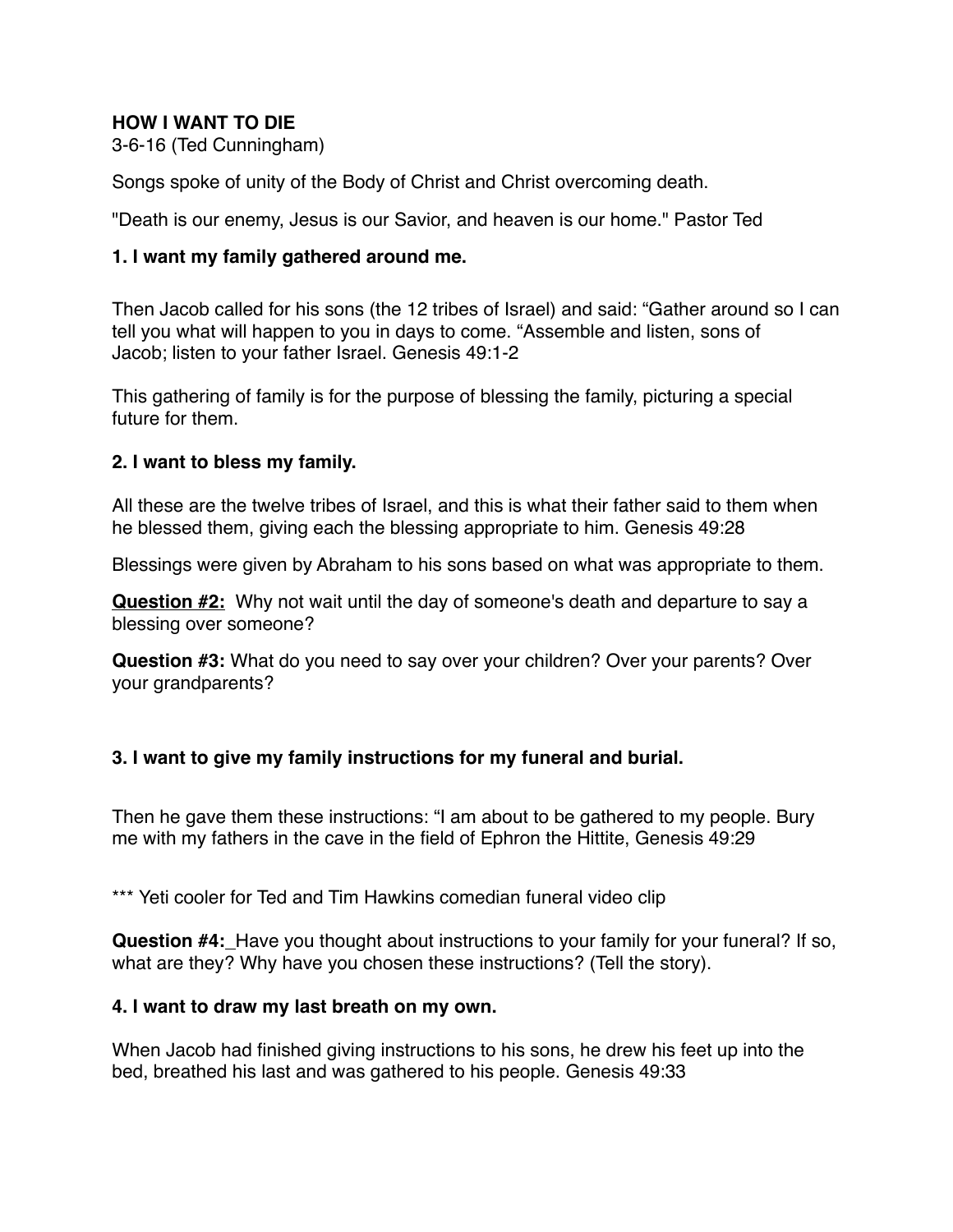**Question #5**: What did Ted mean when he spoke about allowing family members to die as they should, rather than as they could?

# **5. I want my family to grieve.**

Joseph threw himself on his father and wept over him and kissed him. **2** Then Joseph directed the physicians in his service to embalm his father Israel. So the physicians embalmed him, **3** taking a full forty days, for that was the time required for embalming. And the Egyptians mourned for him seventy days. Genesis 50:1-3

 a time to be born and a time to die, Eccl 3:2 a time to mourn and a time to dance, Eccl 3:4

It is better to go to a house of mourning than to go to a house of feasting, for death is the destiny of everyone; the living should take this to heart. Ecclesiastes 7:2

**Question #6:** Why is it so important for family members to grieve, remember, honor, and cry over the loss of a family member, close friend, and brother and sister in Christ?

## **Minimizing another's grief is an unbiblical denial of our humanity.**

"Don't cry for me."

"Don't visit my grave."

"Don't send flowers."

Grieving is not a sign of spiritual immaturity or a lack of faith. ! ! ! ! ! ! ! ! ! ! ! !

Funerals are for the living, not the dead. !

"Please, say my son's name." (Story of friend in Arkansas; don't stop saying the deceased's name). !

**Question #7:** Am I ready to die?

**Question #8:** Why is it so important to prepare for death?

**Funny tombstone: "To follow you, I'm not content, until I know which way you went."**